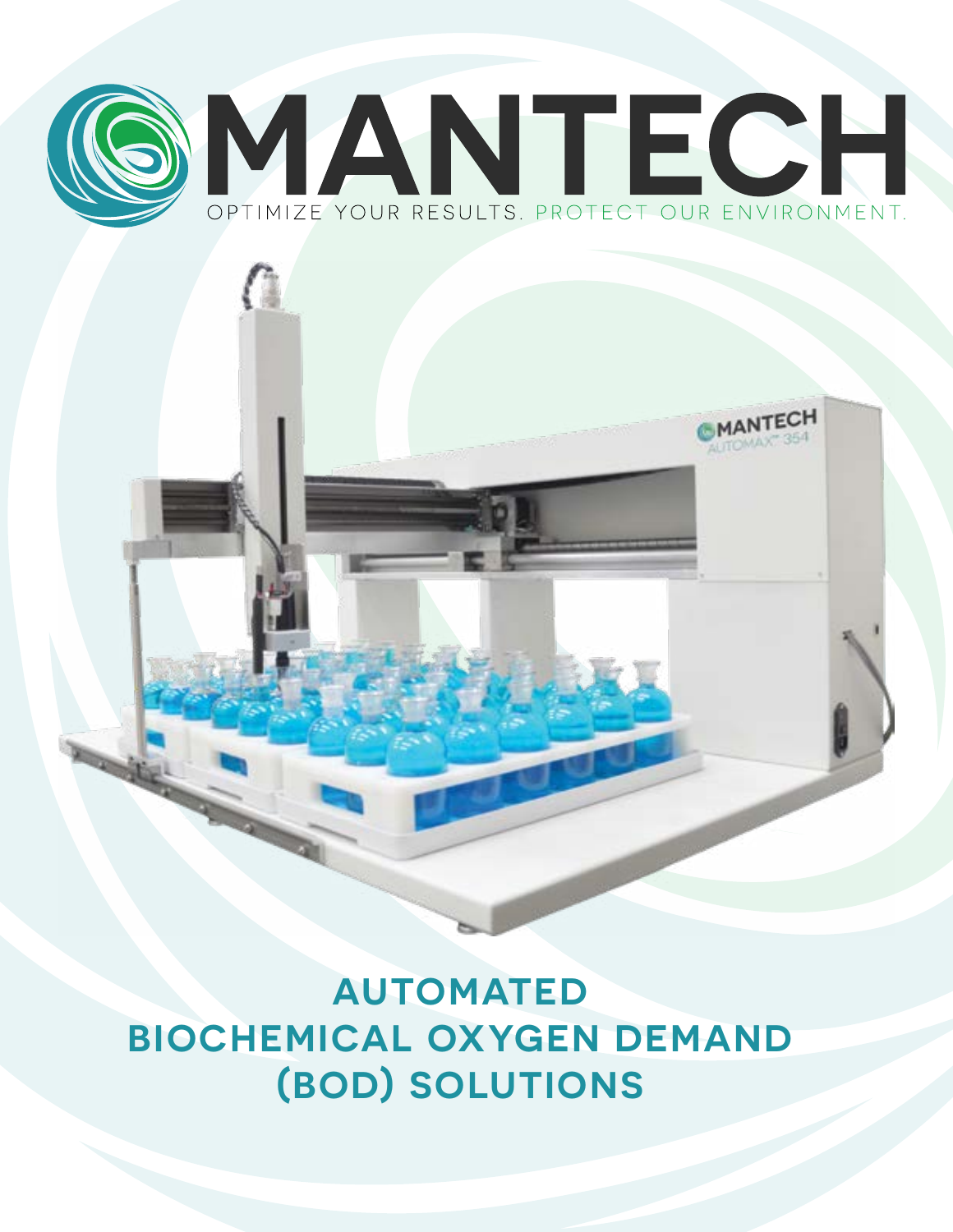## **PC-BOD**™ **SOFTWARE**

MANTECH's advanced PC-BOD<sup>™</sup> software is designed to comply with user protocol requirements, and is designed to comply with user protocol requirements and is easy to use.

> Software tracks 5 and 7 day incubation period with reminders of runs due each day

Customize operation with MANTECH "Autorun" buttons

Ability to modify or use existing templates for efficient analysis

Auto-calibration by air saturation or Winkler method

• ASTM Standard Methods 5210B, 22<sup>nd</sup> edition

> Real-time alerts to indicate standard method violations

**PROBE** Optical or membrane **BOTTLE TYPE** Glass or Plastic **BOTTLE TYPE** PROBE BOTTLE SIZE<br>
Glass or Plastic Optical or membrane 60 mL or 300 mL

Flexibility to re-analyze samples without additional Quality Check procedures

• 11 place bottle capacity • Manual operation

Automatic transfer of results to and from LIMS



## **AUTOMATED BOD ANALYSIS SOLUTIONS**

- 11 place bottle capacity
- Automated dilution, seed & inhibitor
- Can be coupled with MANTECH's Automated Titration Analysis for a twoin-one system configuration (PC-BOD/Titrate Duo™)

The MANTECH PC-BOD™ system automates the 5-day and 7-day Biological Oxygen Demand (BOD) analysis methods approved for regulatory compliance around the world.

**PC-BOD<sup>™</sup> SYSTEM FEATURES** 

**AM 300™ SERIES**

**PC-BOD™ CONFORMS TO THE FOLLOWING REGULATORY NORMS:**



| <b>ICS-Textil Maue</b><br>Insura Vasca Liny, Tesma nun<br>HF+<br>seatiments:<br><b>MALKWAY</b><br>Linker Harry<br>m.<br><b>Die verden:</b>                                                                                                                                                                                                                         |                                                                                                  |                                                                    |                                                                                                          | <b>Fourtherney</b><br>fed description date<br><b>BECOMMY SERIE</b>                  |                                                                                                                                                                              |                                                                                                        | m<br>36,799<br>œ                                                                                                                           |                                                                                                      |                                                                                                                 |                                                                                        |                            |  |
|--------------------------------------------------------------------------------------------------------------------------------------------------------------------------------------------------------------------------------------------------------------------------------------------------------------------------------------------------------------------|--------------------------------------------------------------------------------------------------|--------------------------------------------------------------------|----------------------------------------------------------------------------------------------------------|-------------------------------------------------------------------------------------|------------------------------------------------------------------------------------------------------------------------------------------------------------------------------|--------------------------------------------------------------------------------------------------------|--------------------------------------------------------------------------------------------------------------------------------------------|------------------------------------------------------------------------------------------------------|-----------------------------------------------------------------------------------------------------------------|----------------------------------------------------------------------------------------|----------------------------|--|
| ent Bay Bills Henry<br><b>SCAR</b><br>ᇠ<br>w<br>ш<br>m<br>m<br><b>NA BIG</b><br>Facer<br>ш<br>Faced<br><b>MA  2010</b><br>щ<br>Farme<br><b>STAC BORS</b><br>Passed<br>m<br>siy, and<br>щ<br>Playe AD<br>b<br>ū<br>l.<br><b>Hake</b><br><b>Bone</b> (24)<br>$_{11}$<br><b>Hakkt</b><br><b>Burner</b> (Inf.<br>ü<br>m<br><b>MARINE</b><br>E<br>11.04<br>×<br>w<br>w. | v.<br>w<br><b>U</b><br>$\overline{18}$<br>1.<br>ü<br>4.4<br><b>KB</b><br>冒口<br>1.0<br>1.0<br>t i | u<br>u<br>u<br>m<br>ш<br>ha<br>ш<br>u<br>is.<br>is.<br>w<br>w<br>₩ | т<br>3.66<br>$+14$<br>謂<br>諎<br>18.04<br><b>H.M</b><br>$-16$<br><b>HIM</b><br>68<br><b>Hill</b><br>er so | i.<br>im<br>iж<br>1.36<br>這<br>iii<br>ш<br>1.9<br>1.16<br>LIB<br>isi<br><b>Like</b> | faction 1992-1994; 1994;<br>ш<br>336<br>in bit<br><b>ISB</b><br>944<br>Ш<br>m<br>in and<br><b>U.DE</b><br>m<br>11<br>m<br>$\cdots$                                           | 19<br>$+10$<br>THE<br>m<br>譡<br>Exp.<br><b>Call</b><br>610<br>516<br>ACT.<br><b>ROA</b><br><b>Link</b> | xx<br><b>Hill</b><br><b>HH</b><br>16.46<br>14, 26<br>$-100$<br>ma<br>29.95<br>19.95<br><b>DO</b><br><b>DO</b><br>決認<br>1.4.30<br><b>HE</b> | 微一部<br>тж<br>48<br>$+8$<br>v.le<br>180<br>1.38<br>14<br>1.6<br><b>Link</b><br>D<br>1.5<br>34<br>(iv) | 龠<br>ъx<br><b>B</b> at<br>2H<br>3H<br>32<br>誀<br>an<br>24<br>31.4<br>314<br>22.8<br><b>Birth</b><br><b>Sing</b> | 3386<br><b>List</b><br><b>Call</b><br>e<br>ß.<br>3 and<br>140<br>4.56<br>XB.<br>徂<br>× | ×<br>×<br>s<br>u<br>Ĩ<br>ű |  |
| Institutence as the \$100<br>lined Elgeblet cap to 1983.<br>Sele Detection at 1810<br>Scheftspreise per to - 805<br><b>Surrented</b><br>Bon manage banked - 2010<br><b>Bank or a must freedom  2010</b><br>\$100 Discolaries want up \$7.500 - 1.1.1<br>\$10 September 2014 11 120 Street 21 Std.<br>by the analytical price of contrasts with the con-            | Lowered II<br><b>Limited</b><br><b>School Security</b>                                           |                                                                    | Past course                                                                                              |                                                                                     | IX Senat: Executives<br>Earl Destant cluyrage sur of Aman<br><b>BR Bell-States</b><br>at Box-Real<br>still Back Arizes St Consension News<br>USI Sed. 4140 12 brighter heart |                                                                                                        |                                                                                                                                            |                                                                                                      | ð<br>븨                                                                                                          |                                                                                        |                            |  |



- ISO EN 18991
- ISO EN 18992

**1**

**2**

**3**

**4**

**5**

**6**

**7**



*Pictured: Optical probe*

*Pictured: Optical probe*

- 23-108 place bottle capacity
- Automated dilution, seed & inhibitor
- Can be coupled with MANTECH's Automated (PC-BOD/Titrate Duo™)

Titration Analysis for a twoin-one system configuration



### **PC-BOD**™ **BENEFITS**



or by Blue

11122223 strassing

#### Automates the 5-day and 7-day BOD and CBOD standard analysis methods Eliminates potential for human error by automating up to five pumps for reagent addition

Customizable user interface to simplify operation



Easily manage and prioritize samples during analysis



Quickly identify results with barcoded labels

**PeCOD® COD ANALYZER ADD ON**